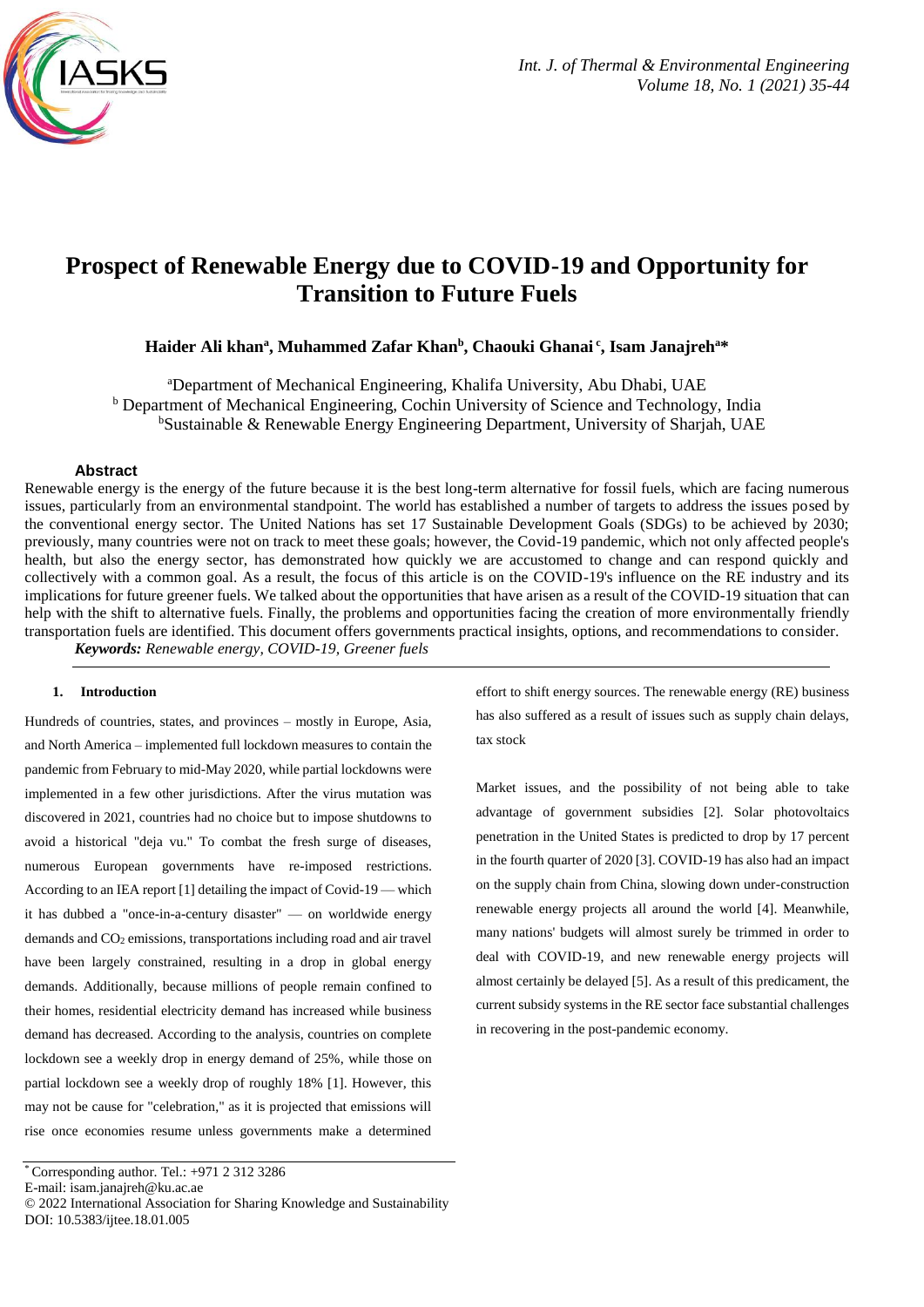EJ



**Fig. 1:** Describing quantitative and qualitative trends of renewable energy due to COVID-19[5]

Institutional, technical, social-cultural, and behavioral impediments to RE existed prior to the pandemic, as described in [3], and included uncertain governmental policies, environmental damages/pollution, high-risk perceptions of RE technologies, and a lack of infrastructure. Financial and economic constraints, geographical and ecological barriers, and marketrelated barriers have all been mentioned previously [4]. However, Savacool[6] goes into considerable detail about cultural and societal indifference to RE, as well as psychological resistance.

According to recent IAE report [7], the societal barriers to renewable energy have been undervalued and under-examined.

Maintaining ecosystem services reduces RE potential even more [8]. It should go without saying that in order for governments to be prepared for unforeseen shocks, robust foundations for long-term recovery and resilience must be established. Efficient and successful recovery provides the capacity to rebuild beyond pre-crisis conditions for a more sustainable, safer, and resilient built environment. In the case of a future catastrophe, all actions should be focused toward reducing vulnerability in the face of an unpredictable future, resulting in much lower repercussions in all domains.As a result, the goal of this review is to uncover key information that can help legislators make informed policy decisions in order to accelerate the clean energy transition toward more resilient and sustainable energy systems that can withstand the effects of the current pandemic as well as the risk of future global crises. We shall observe the influence of COVID-19 on several sectors in the following sections.

### **2. Energy Price, Market and Economy**

The pandemic has an impact on consumer spending patterns, business viability, and other factors that directly affect productivity [9]. As illustrated by the current epidemic, there is a major correlation between the global energy market and uncertainty [10]. The globe is going through a dreadful moment as a result of the COVID-19 outbreak, which has a wide-ranging influence on every area of the economy [11,12]. The impact



Primary energy consumption by source

of uncertainty on energy prices is studied using eight different energy prices, including Brent oil, Diesel, Gasoline, Heating

Oil, Kerosene, Natural Gas, Propane, and WTI oil, as well as five different uncertainty measures, including COVID Induced Uncertainty (CIU), Economic Policy Uncertainty (EPU), Global Fear Index (GFI), Volatility Index (VIX), and Misinformation Index of Uncertainty (MIU) [13]. To formulate the hypothesis, they employed all of the uncertainty proxies as inputs and energy prices as outputs. Throughout the study, descriptive statistics on energy costs show that the tendency is bidirectional. Each energy price has its own characteristics of downward (price decline) and upward (price recovery) movement. Essentially, the energy price hypotheses show that uncertainty has a positive and negative impact on energy prices. The pandemic has an impact on consumer spending patterns, corporate viability, and other factors that directly affect productivity [14]. According to Novan et al. [15], the energy sector has reacted quickly to the COVID-19. The strict lockdown has had a significant impact on the airline and transportation industries, as seen by low energy use and low cost. Arugaet al. [16] analyses COVID-19's impact on energy consumption in India. The findings demonstrate that energy consumption lowers significantly during the lockout. When the lockdown is lifted, though, it recovers. Qin et al. [17,18] investigate the link between oil prices and COVID-19, concluding that the pandemic has reduced oil demand, resulting in a drop in oil prices. Nyga-ukaszewska and Aruga[19] investigate the impact of COVID-19 on the oil and gas industry. They discovered that the outbreak has had a major influence on the global energy industry. COVID-19 has a negative impact on oil prices in the US and Japan, but a positive impact on gas prices.

#### **3. COVID-19 Impact on RE and CO2Emission**

Low-carbon energy sources, coupled with nuclear power, surpassed coal for the first time in 2019. In all three scenarios, the fraction of primary energy consumption consumed by renewable is expected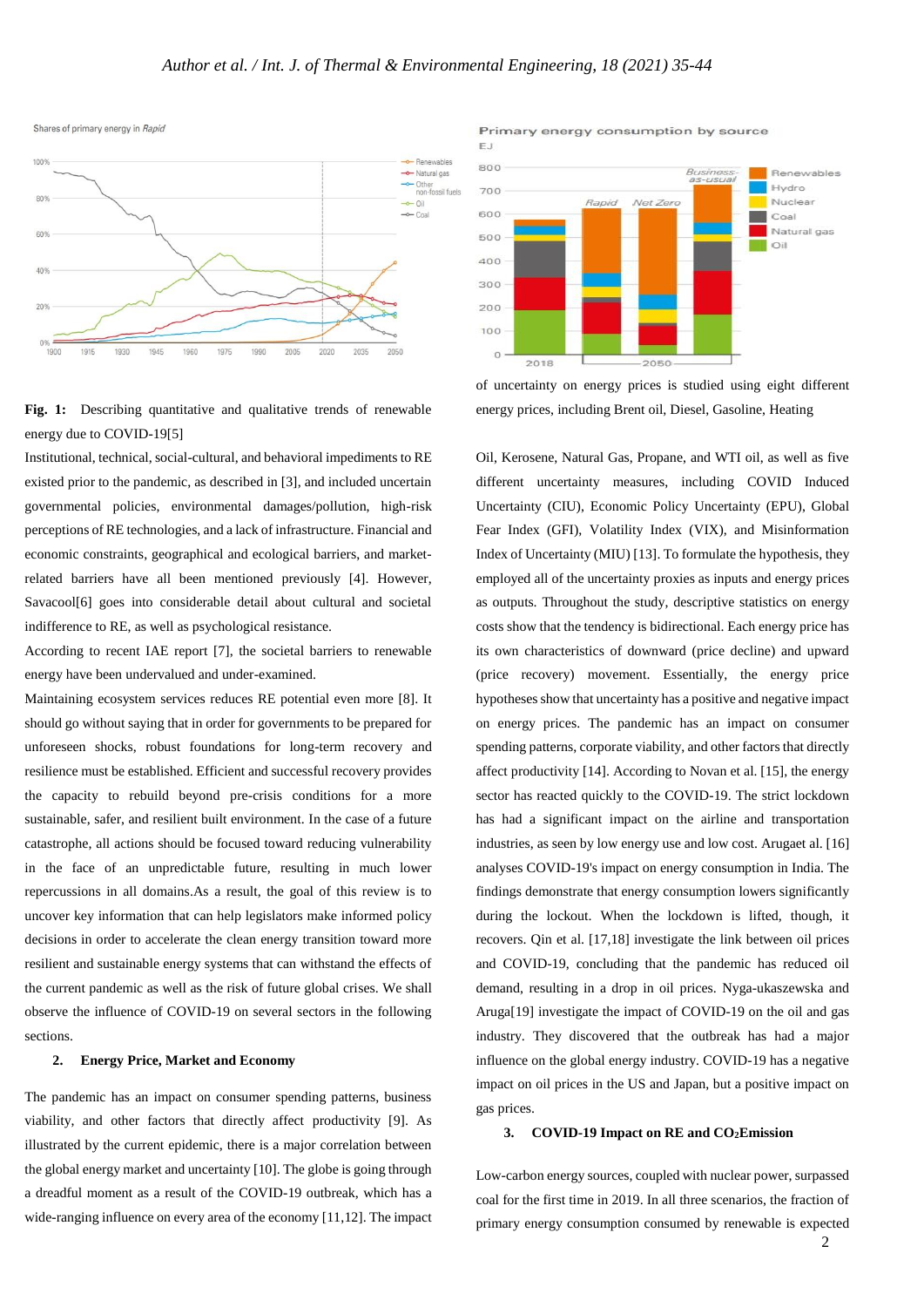to be the greatest until 2050. (Rapid, Net Zero and Business as usual). Figure 1 shows that hydrocarbons' share of primary energy decreases from 85 percent in 2018 to 70-20 percent by 2050 (depending on BP scenario), while renewable energy climbs to 20-60 percent. Because of changing user behavior and preferences, such as a growing demand for integration between energy sectors/services and increased competition among energy kinds, the energy mix becomes more adaptable. Unlike the preceding 150 years, when coal and oil alternated as the dominant fuel sources, there will be no single dominant fuel source in either the fossil or non-fossil category by 2030 [5]. With this year's boost, renewable is poised to extend their lead, with low-carbon sources accounting for 40% of worldwide electricity generation. Due to lower marginal costs of electricity generating, renewable energy generation has been influenced less than the rest of the energy sector, according to Khanna [20]. Renewable are given priority in the grid and are not required to modify their output to meet demand, which protects them from the effects of decreasing electricity demand [21]. New renewable energy capacity increases, on the other hand, have been hit hard by the epidemic; global investment in new renewable capacity is predicted to plummet by 10% in 2020[22]. Germany, in particular, is one of the world's leading producers of renewable energy, with renewable obtaining grid dispatching priority; as a result, coal generation is gradually discouraged and phased out of the energy framework. The decline in overall energy consumption, on the other hand, has had a negative influence on pricing schemes for renewable energy and carbon trading. There was a clear decreasing trend in carbon per-unit price in the US and European carbon cap and trade markets at the onset of the pandemic [23]. The good trend of green and low-carbon energy progress could be harmed by the global fall in economy-driven demand. Although it is too early to predict how severe the pandemic's negative consequences on global renewable and sustainable energy systems would be, a considerable short-term reduction in renewable development is unavoidable [24]. Investors are becoming more wary about investing in new projects as a result of the pandemic, which is causing delays in putting new capacity online. The majority of countries, including the United States, rely heavily on China for a variety of renewable components and raw materials, particularly in the solar energy sector. Supply disruptions from China, as well as other issues such as labor shortages and homeowner cancellations of install orders owing to COVID-19, are expected to significantly slow down solar photovoltaics' in a few years to come [25]. Continuing to invest in renewable energy will necessitate re-establishing global supply networks and bolstering existing renewable energy regulations and investments [26]. In addition to supply chain delays, grid integration of new renewable energy projects has been delayed due to the postponement of non-critical activities by Distribution System Operators [27]. The pandemic, for example, might cause a shortage of electrical components due to disruptions in production and

manufacturing. Major planned projects have been put on hold as a result of the pandemic, including 3000 MW of combined solar and wind power in India [28] and up to 25 GW of wind power in the United States [29]. COVID-19's impact on several sectors is depicted in Figure 2. Due to the vast number of incentives implemented by countries in the fight against the Covid-19 epidemic, the first obvious influence on the current situation is in renewable energy investments made in the second plan. The Executive Director of the International Energy Agency [30] has encouraged governments to enhance their warranty and contract processes to avoid financial risks and prevent investors from abandoning renewable energy investments as a result of the Covid-19 epidemic. The Covid-19 epidemic has reduced renewable energy predictions for 2020 by 28% in the solar industry [31]. According to reports, people in the solar energy sector have been fired or have suffered as a result of the Covid-19 epidemic. As a result, job losses in the renewable energy sector are expected to be significant. In the United States, employment in the renewable energy sector has decreased by 13%, including solar and wind technicians, HVAC contractors, and thousands of people working in building and installation. According to conservative estimates, hundreds of thousands of renewable energy workers would have applied for unemployment each year if the government had not intervened. Similarly, jobs in solar plant building and maintenance have decreased in other countries such as India and Bangladesh this year [32].



**Fig. 2:** Impact of COVID -19 on various sectors Even as overall demand has decreased, renewable is given first priority in many countries when it comes to feeding electricity into the grid, which means solar, wind, and hydropower producers can sell all of the power they generate even as fossil-fuel generators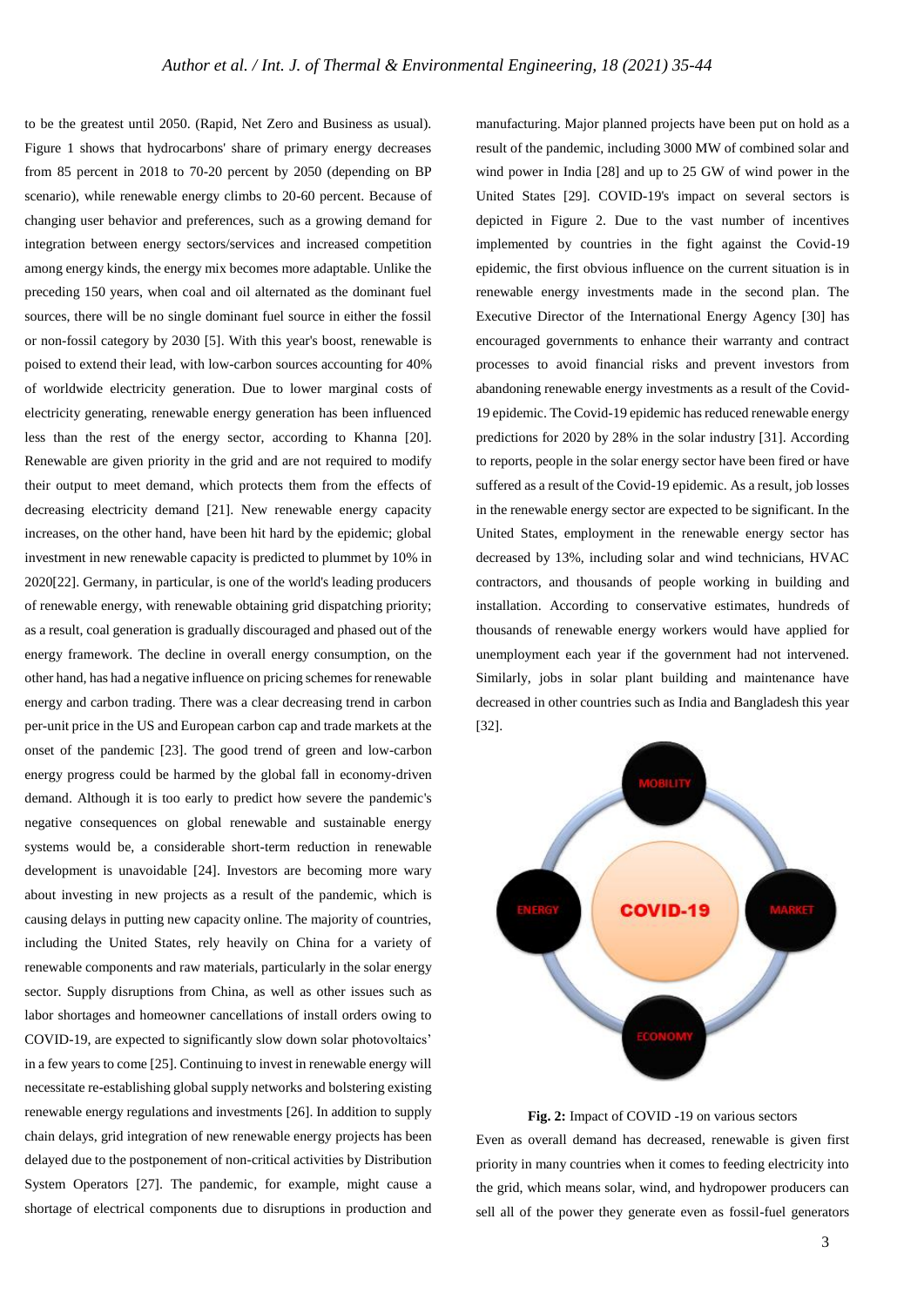reduce or shut down completely to avoid a system overload. Solar and wind farms have also benefited from more windy and sunny circumstances than usual in some areas. However, the corona virus has affected supply chains for wind and solar farms, as it does for much of the rest of the global economy. According to BloombergNEF, the virus forced the shutdown of about 11% of the world's wind turbines at one point. Work on new wind farms has been hampered by labor constraints and regulatory delays, all of which could result in a halt in new renewable energy projects the following year.

## **3.1 Impacts on CO<sup>2</sup> Emissions**

Because the most carbon-intensive fuels witnessed the greatest drop in demand in the first quarter of 2020, CO<sub>2</sub> emissions fell faster than global energy consumption. Carbon emissions were 5% lower in the first quarter of this year than in the same period last year. The year saw an 8% drop in coal emissions, a 4.5 percent drop in oil emissions, and a 2.3 percent drop in natural gas emissions. Emissions fell the most in areas where the disease had the most impact. For example, emissions in China and Europe decreased by 8%, while emissions in the United States decreased by 9%[33]. Overall, emissions in 2020 could be 8% lower than in 2019[33], the lowest level of emissions since 2010, the biggest level of emission reduction (six times greater than during the 2009 financial crisis), and twice as much as the total of all reductions since World War II. Figure 3 depicts quantitative carbon emission data for the year 2018, which is slightly out of date but still provides a clear picture of  $CO<sub>2</sub>$  emissions [34]. Figure 1 shows that renewable will play a big role in the future; it simply displays the pattern of increasing reliance on sustainable energy sources while decreasing reliance on coal by 2050.



2018[34]

During the COVID-19 pandemic, transportation activities were reduced, resulting in a net reduction in GHG emissions [17-21]. Figure 4 displays NASA Earth Observatory photos of nitrogen dioxide NO2 before and during the COVID-19 in Wuhan, China. During the COVID-19 crisis in

China, images of clear skies are displayed in Wuhan. It should be mentioned that aviation-related greenhouse gas emissions accounted for 2.5 percent of worldwide CO2 emissions in 2018[7]. Figure 5 depicts the world's energy-related CO<sub>2</sub> emissions, 1985-2020. Around 75 Gt of  $CO<sub>2</sub>$  emissions were prevented due to COVID-19[35].



Fig. 4: Nitrogen dioxide NO<sub>2</sub> concentrations in Wuhan before and during COVID-19 [NASA Earth Observatory].



**Fig. 5:** The impact of COVID-19 on world energy-related CO<sup>2</sup> emissions [35]

It's no surprise that emissions will decrease when fossil-fuel use declines. Although an 8 percent drop is greater than most early predictions and exceeds the most ambitious scenario for limiting global warming, the IEA believes that it will not be adequate to prevent additional increases in the earth's temperature or the stock of greenhouse gases in the atmosphere. The Paris climate agreement set a more aggressive goal of limiting global temperature rise below 1.5 degrees Celsius, which will necessitate halving annual global emissions by 2030 and reaching net-zero emissions by the middle of the century. However, unless significant structural adjustments are made, emissions are anticipated to rise after economies recover. "Governments may learn from that experience by putting clean energy technology (renewable, efficiency, batteries, hydrogen, and carbon capture) at the center of their plans for economic recovery," Birol [24] said. Investing in those areas can also help to create jobs, improve economies, and create a more resilient and greener energy world [36]. In 2020, global CO2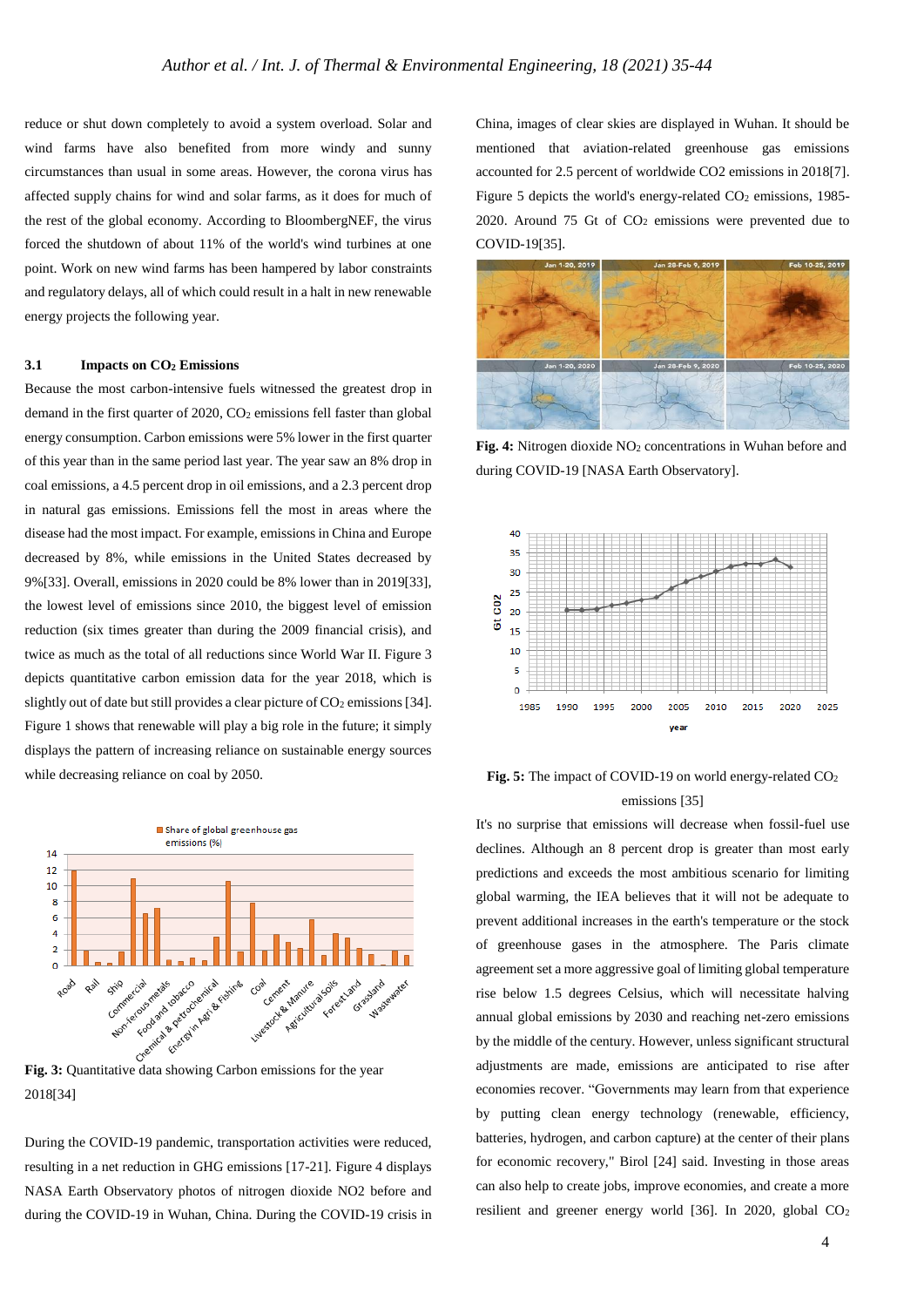emissions are predicted to decrease by 8%, reaching their lowest level since 2010. According to the facts and findings of the IAE study [37], worldwide energy, coal, oil, and natural gas consumption decreased in the first quarter of 2020 compared to the first quarter of 2019. The aviation and road industries experienced the greatest reductions in energy usage, with 60 percent and 50 percent reductions, respectively [38]. Energy as the backbone of the global economy has had a significant impact on global energy consumption, fossil fuel demand (coal, oil, and natural gas), and the environment.

### **3.2 Impacts on Transport and Mobility**

The global economy and the energy sector are both affected by the COVID-19 health catastrophe (power generation, transportation, residential and commercial buildings and industrial applications). During the corona virus lockdown period (March 1 – May 29, 2020), Figure 6 depicts the impact of the COVID-19 crisis on the mobility index [39] for some of the world's largest cities. The mobility index is generated by comparing recent usual usage periods to travels taken in a certain place. During the COVID-19 crisis, the economy was shut down and the economy slowed, resulting in a net reduction in the mobility index from 80 to 90%, especially in April and May 2020. The decrease in the mobility index is primarily due to lockdown (restrictions imposed on each country to prevent the sickness from spreading) and reduced utilization of the transportation infrastructure. During the COVID-19, road (passenger movement, mass transportation – buses, trains, and trucks) and air transports were significantly damaged; social mobility, which contributes to numerous carbon emissions, such as student services, has also dropped. China has reported a reduction of roughly 25% in carbon emissions [40]. Air pollution (such as  $NO<sub>2</sub>$  and  $CO<sub>2</sub>$  emissions) has also been reported to be decreasing in many areas [41]. However, thousands of lives have been lost as a result of this reduction in greenhouse gas (GHG) emissions, as well as negative consequences on people's physical and mental health, economic stagnation, and an overall bleak future. Even the IEA's Sustainable Development Scenario (SDS), which is completely aligned with climate targets of the Paris Agreement  $[42]$ , the flattening of  $CO<sub>2</sub>$ emissions during the solid economic growth of 2019 was far from the yearly 6 percent decrease required in the SDS.

The safety rules and mobility limits, on the other hand, disrupted supply chains and temporarily slowed the development of renewable energy installations in important markets, particularly onshore wind and solar PV. Renewable energy construction projects, equipment supplies, policy implementation (permitting, licensing, auctions), and funding have all been underway since mid-May.



**Fig. 6:** Impacts of COVID-19 on the mobility index from March to May 2020 [1].

Because project developers and manufacturers adapted their operations to comply to ongoing social distancing rules, several countries' levels have restored to near-normal levels [43]. Renewable energy provides the best prospect of reducing carbon emissions and replacing fossil fuels. Despite their exaggerated size, wind and solar power continue to grow, with renewable energy already accounting for roughly 12% of worldwide commercial energy. The International Maritime Organization (IMO) decided in 2018 to cut GHG emissions by at least half by 2050 compared to a baseline year of 2008[1]. Passenger transportation, for example, accounts for approximately 40% of world oil demand and 15% of global energy-related carbon emissions [1]. The transportation sector's interruption during the COVID-19 crisis (lower oil demand and a net reduction in the transportation sector's carbon footprint) may serve as a spur for more sustainable mobility. It is a chance for both rich and developing countries to show their commitment to greenhouse gas reduction by including more routes into their infrastructure and adopting more sustainable energy methods. This is the optimum time to make the switch to more environmentally friendly and sustainable fuels in order to decarbonize the transportation industry.

# **4. Renewable energy transition opportunities and challenges:**

There have been many contributions of the science in the society covering various technologies, aircraft, automobiles, alternative fuel, renewable energy technology, and nuclear technology. These have impacted and improved the lifestyle of the people. There are however various challenges and opportunities for renewable energy transition amidst the Covid19 pandemic.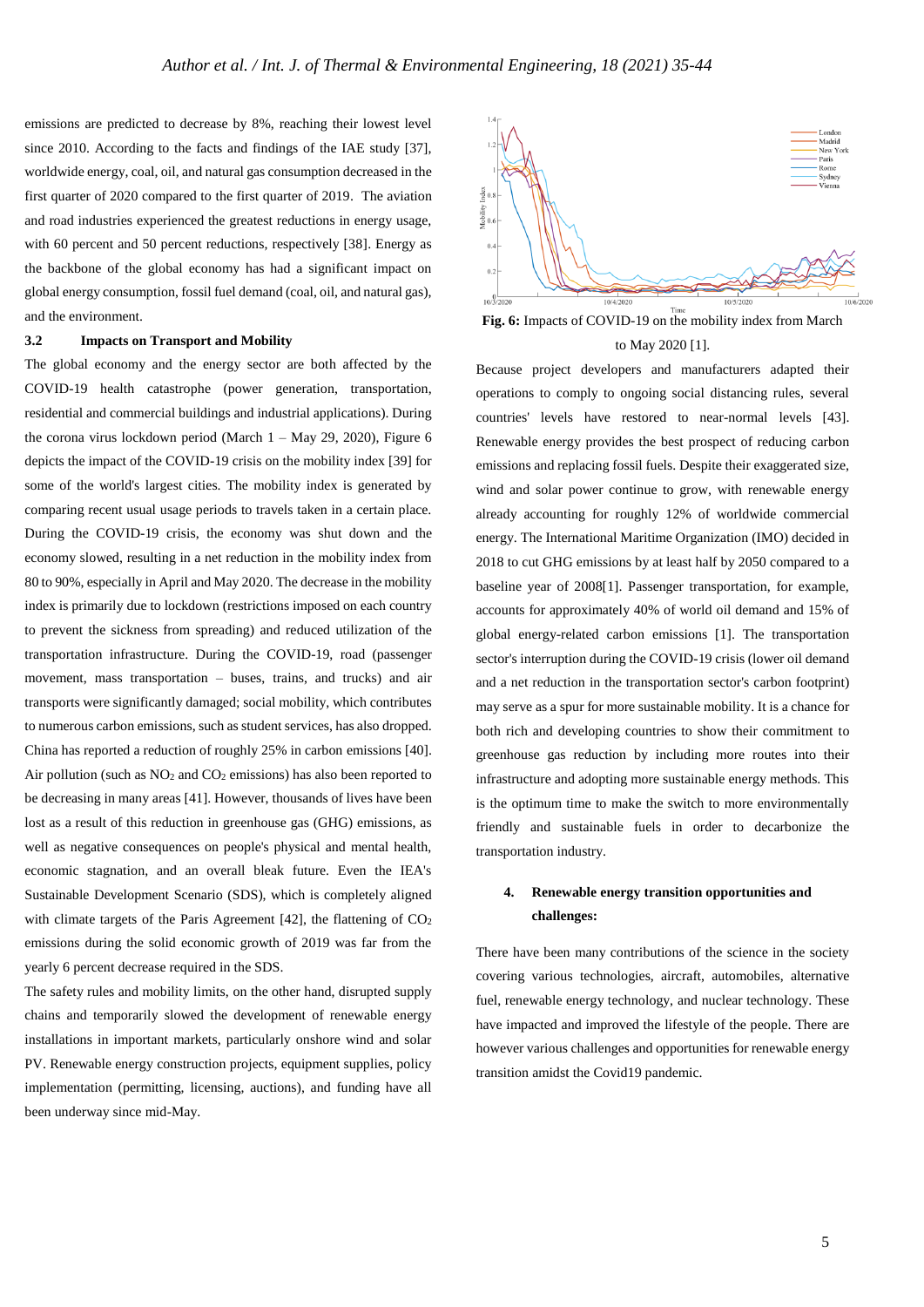

**Fig. 7**. Growth rates (%) of renewable-based electricity generation of 2020 compared to 2018 and 2019[45].

Despite significant disruptions to global renewable supply chains due to a temporary pause in production and manufacturing operations, Fig. 7 depicts the differing growth rates in electricity generation from various renewable energy resources in 2020, with a significant decrease compared to 2019. In the near future, the lessons learned from the COVID-19 epidemic will very certainly contribute to a growing percentage of renewable energy resources among world generation capacity [45].

### **4.1Challenges**

There are numerous challenges that are being exacerbated due to the outbreak of pandemic that are needed to overcome in order to be able to develop greener fuels and transport de-carbonization:

- Feedstock diversification and optimization methods and strategies for large production of alternative fuels, using a broader range of feedstock. Increase the availability of highenergy-density crops or plants (biomass) and create new technologies and strategies for optimizing alternative fuel generation. Reduced manufacturing costs, large-scale production facilities, and the development of sustainable fuels are all goals.
- $\triangleright$  Security is a critical component in the production, transportation, storage, and use of alternative fuels. These new alternative fuels' potential for hazardous and environmental damage (leakages) as well as fire and explosion threats (fuel combustion and spread) must be thoroughly researched.
- Technology Development and Innovation: Development of novel and innovative commercially viable technologies for alternative fuel production, storage, and combustion (decrease environmental impact and reduce the fuel costs).
- Access to funds for the integration and development of future green fuels in the financial and economic systems.
- Innovative policy The creation of new policies and

regulations that promote green fuel production, infrastructure investment to support the development of future clean fuels, and reductions in gas and particulate emissions from fuel production processes, as well as the transition to clean transportation.

- Energy deregulations: Increase competition in the existing fuel supply markets to prevent energy monopolies.
- Educational challenges: new education and research initiatives are needed to support future alternative fuels and the shift to cleaner transportation.
- > Industry and private companies: technology development, innovation, and entrepreneurship as knowledge society drivers
- $\triangleright$  Acknowledgement by the public of the transition to clean transportation and the development of cleaner and greener transportation fuels.

## **4.2 Opportunities**

The COVID-19 crisis is giving several opportunities to develop greener fuels as summarized below:

- $\checkmark$  Energy Shift: The development of more environmentally friendly and cleaner transportation fuels will hasten the energy transition (de-carbonization).
- In order to produce greener and alternative fuels, increase the use of renewable resources (renewable power and renewable heat).
- Transportation de-carbonization and fuel diversification: Reduce the transportation sector's carbon footprint (aviation, maritime, and land transportation) by converting to greener and more sustainable fuels and producing more efficient combustion engines. Renewable alternatives (diversification and introduction of greener and cleaner fuels using resources such as algae, plants, waste cooking oil, and municipal waste). Transportation-related global warming reduction is a critical component of the green energy transition.
- Transportation sector energy security and sustainable fuels: Develop sustainable transportation fuels using local resources to reduce reliance on fossil fuels (selfreliance). Alternative fuels made from renewable resources will have the same properties and characteristics as conventional fuels and will operate on the same energy infrastructure (fuel storage, fuel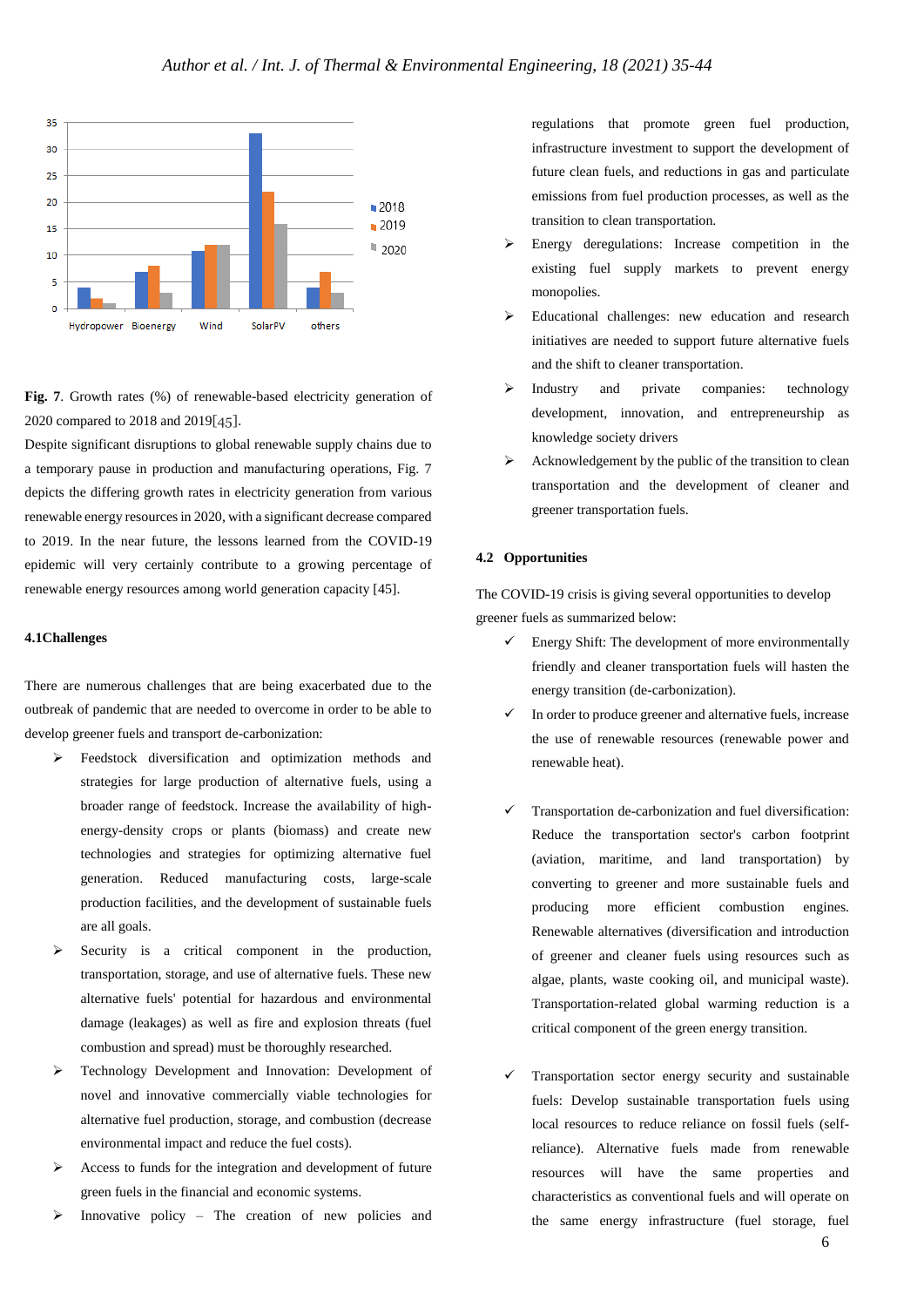delivery, fuel injection, fuel combustion systems, and post combustion emissions reduction technologies).The transportation sector will be susceptible due to a lack of fuel diversification for aviation, marine, and road gasoline supply points, especially during an economic downturn.

- Fuel Flexibility: Diversifying transportation fuels will aid in the development of reliable combustion systems that can operate on a wide range of gas and liquid fuels for energy security and in the event of a fuel supply disruption.
- Expand the hydrogen industry (production, storage, transportation, and use): hydrogen is a critical component of future clean and secure energy.
- Circular Economy: Advanced waste-to-energy technologies are being developed. Treatment of primary solid waste for the development of alternative fuels.
- Electric Vehicles: promote the use of electric vehicles and the construction of smart charging stations for EVs that use renewable energy sources.
- The development of new greener transportation fuels has created new commercial prospects and economic growth.
- Helix triple Model of innovation for enhancing government, industrial, and academic collaboration, as well as worldwide collaboration, in the development of future transportation fuels.

### **5. Scenarios, Support and policies**

Renewable energy adoption can provide significant solutions for the post-COVID-19 problem. Industries can be revitalized by increasing the use of renewable energy technologies and creating new opportunities for the unemployed. In all domains of renewable, employment in the renewable and sustainable energy sectors surpassed 11 million jobs in 2018[10]. By 2050, employment in the renewable and sustainable energy sectors might reach more than 84 million jobs worldwide. Since 2010, over one-third of all US coal power facilities (102 GW) have been shut down, with another 17 GW expected to be shut down by 2025[46], presenting a significant potential for renewable to be substituted in the post-COVID-19 period. Renewable might totally replace coal-fired electricity generation by 2030, according to state legislation and federal tax credits. Some of the steps to consider for a sustainable future after COVID-19 are:

1. Stimulus plans: Due to historically low oil prices, power supplied from renewable energy resources is presently at a considerable cost disadvantage. As a result of low oil prices, governments in emerging economies may be compelled to pay subsidies to fossil fuel companies. Modifications to these subsidy schemes should be evaluated in light of expected increases in oil prices, as well as supporting policies aimed at

hastening the transition to a low-carbon economy [47]. As a result, policymakers must address current policy adjustments while also identifying and prioritizing long-term strategic policy initiatives that will lead to a more sustainable and low-carbon energy future [48]. This will provide the much-needed boost to energy efficiency. For example, Japan plans to phase out gasoline-powered vehicles in around 15 years, and the government has set a goal of becoming carbon-free by 2050, with nearly USD 2 trillion in green industry and investment growth [49].In addition, the OECD's "green growth plan" encourages utilities to invest in renewables and hydrogen, while aiming for carbon-free autos by the mid-2030s [50]. In other news, the former US President Barack Obama's statement that the US would "transition" away from oil in favor of renewable energy garnered immediate notice. President Biden administration climate plan aims for the United States to be carbon-free by 2050. He also reiterated his commitment to ending federal oil and gas subsidies. Biden's plan, on the other hand, does not call for a ban on climatedamaging fossil fuels, instead focusing on technologies that absorb pollution from oil and other sources [51].

2. Emerging technologies including as storage and hydrogen may be approaching a tipping point: A large-scale transition to hydrogen energy, according to Dincer [52], might benefit the environment, ecosystem, energy efficiency, resource utilization, economic development, healthier societies, and renewable energy sources, and a disease outbreak in 2020 could herald in the hydrogen age. While assisting existing enterprises, stimulus packages should also continue to promote the development and early deployment of innovations that have the potential to boost national economies' competitiveness in the coming decades. Many of these cutting-edge initiatives can also help to reduce greenhouse gas emissions. Zerocarbon hydrogen production, low-carbon fuels for shipping and aviation, low-carbon materials (such as green cement or green steel), circular business models (particularly used materials collection and recycling activities), and digital solutions for system and energy efficiency, to name a few examples [53].

3. Governments should boost investment in renewable power generation, flexibility provision, and grid infrastructure, notwithstanding the fact that clean energy investments are reasonably resilient. With the deployment of additional renewable generation resources and production facilities, there would be a larger vision of supporting policies and legislative frameworks aimed at a low-carbon economy. Governments must define appropriate pandemic response strategies so that short-term policy goals may be set to help with both recovery and the development of renewable energy sources. They can do so by de-risking private investment in renewable energy generating through competitive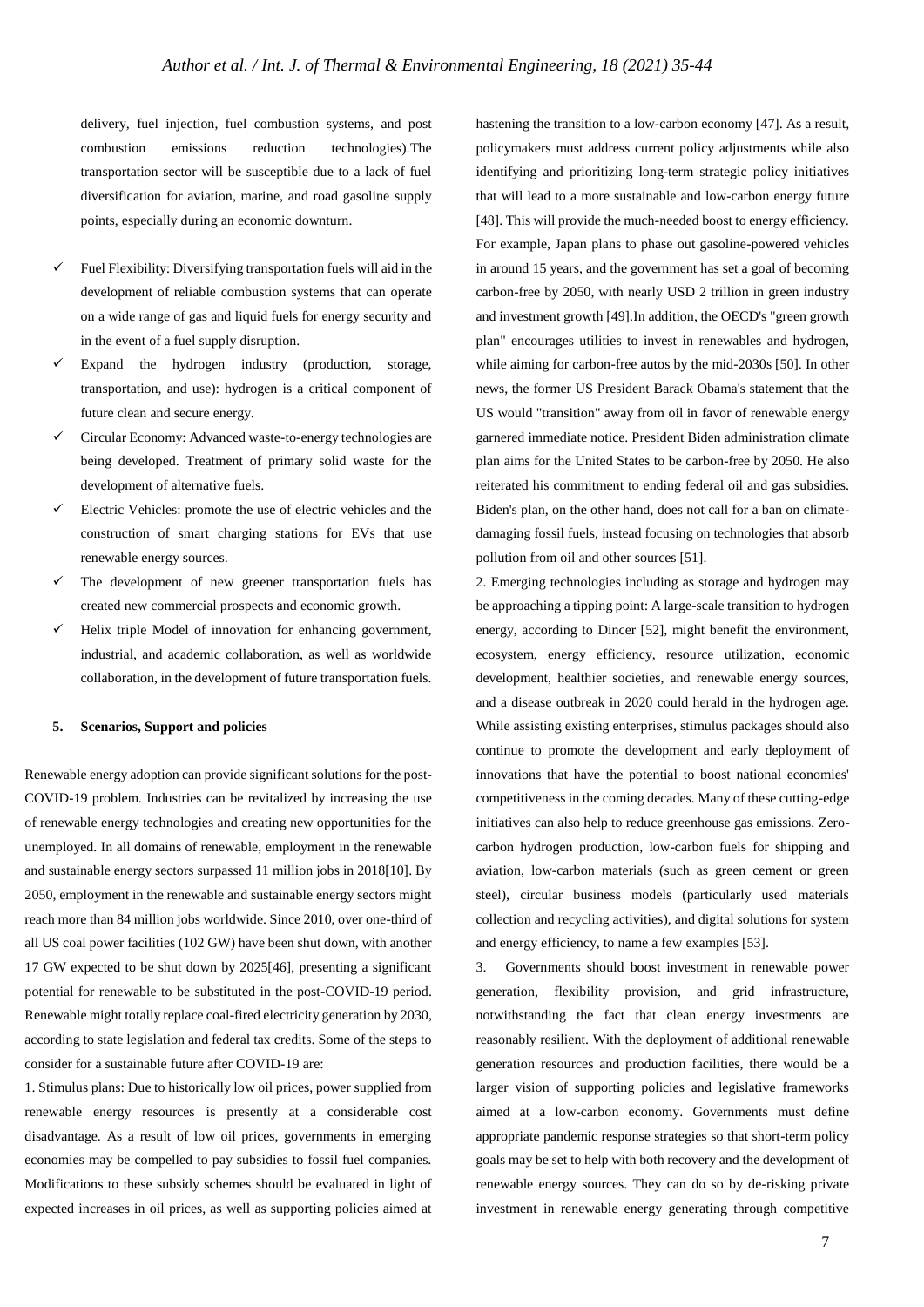auctions, allowing investment in transmission and distribution systems, and expediting the planning process for shovel-ready projects [53]. The structural consequences in the growing energy system, as well as the possible spillover effects from such policy changes, should be given special consideration [54].Although it may be tempting to promote clean energy and sustainable development as part of the post-pandemic economic recovery plan in the short term, experts advise that the early rounds of stimulus money be spent on minimizing the pandemic's most severe economic consequences and assisting struggling businesses to avoid potential bankruptcy. Rather than focusing on minor immediate gains, policies should be structured to emphasize demonstrable changes as part of a long-term strategy for assisting the transition to a low-carbon economy.

4. Net-zero emissions will necessitate a paradigm shift in innovation: In 2019, public spending on low-carbon energy research, development, and demonstration (RD&D) increased by 6% to USD 25 billion, with Europe, the United States, and China leading the way [55]. Low-carbon technologies are drawing an increasing share of overall public energy R&D, at 80%. In 2019, corporate R&D spending increased 3% to USD 90 billion, with an estimated 60% of that going toward creating lowcarbon technologies. In 2019, venture capital investments in early-stage disruptive innovations diversified in terms of sectors and region, reaching USD 4 billion. There was a noticeable increase in storage and hydrogen [56]. The Covid-19 problem may put a strain on publicly sponsored energy research and development, particularly in emerging nations, which are likely to account for much of future energy demand growth. Public initiatives are essential for fostering innovative science and highrisk demonstration projects, as well as determining the course of technological change. But they can't do it all by themselves. Market discipline is imposed on the winnowing of fresh ideas and the refining of technologies for deployment by corporate investments. According to new data, start-ups and innovative small and medium-sized firms (SMEs) will experience financing and liquidity issues in 2020, as well as a reduction in private R&D and capital budgets [57].

# **6. Conclusion**

The Covid-19 pandemic is wreaking havoc on global energy networks, stifling investment and threatening to stifle the spread of crucial renewable energy technology. The good news is that measures to promote sustainable energy are more likely to succeed if they also help to achieve other societal and economic development goals. Governments should look across programs to maximize beneficial synergies where they exist and avoid introducing costcutting incentives in order to achieve this. This article presents data on fuel demand and emissions during the COVID-19 crisis, as well

as new directions, opportunities, and problems for developing better fuels and making the transition (de-carbonization) to clean transportation. As a result of the pandemic's massive interruptions to travel, trade, and economic activity, global carbon emissions decreased. During the COVID-19 pandemic, the reduction of transportation activity and the need for fuel supply resulted in a net reduction in carbon emissions. Reduced demand for fossil fuels, market volatility, and net reductions in greenhouse gas and particle emissions may serve as catalysts for switches to more sustainable fuels in the transportation sector and transportation de-carbonization. To summaries, the COVID-19 global health and economic crisis provided chances to accelerate the development of future cleaner fuels for all modes of transportation, decarbonization of the transportation sector, development of a robust fuel supply, fuel flexibility, and economic growth. The development of sustainable and innovative technologies for the production of these fuels; safety testing for handling; financial and economic systems to support the development of these fuels; and development of new policies and regulations for a clear path to green fuels are the major challenges for the development of greener transportation fuels. If these challenges can be overcome, the growth of green energy will be a breeze. In reality, two significant risk factors are left out of the calculation. First, if the economy is fueled by sound policies, a decline in economic activity would stifle investment in clean energy technologies. Second, if economic variables and ambitious goals are not included early in the policyplanning process, newly adopted policies are likely to fail to endure the economic shock during the recession and be quickly changed by changing political circumstances. These two primary risk factors are expected to have a significant impact on the transition to renewable energy and a low-carbon economy.

## **Acknowledgement**

The authors would like to thanks many of the anonymous members of the Khalifa University, Abu Dhabi and past colleagues at IRENA that have enlighten our thought to write this manuscripts.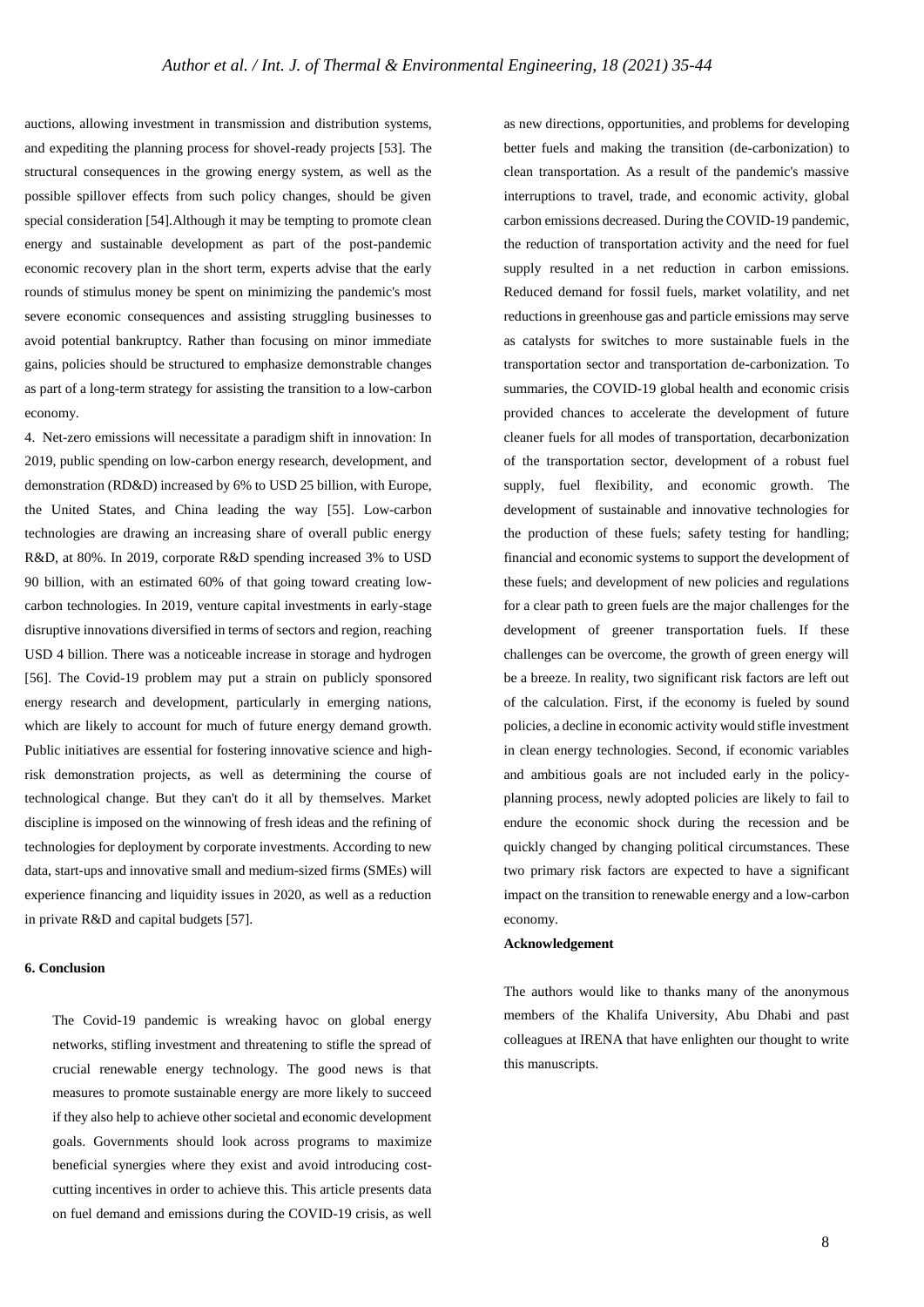### **References**

- [1] *The impacts of the Covid-19 crisis on global energy demand and CO2 emissions,,* International Energy Agency,, April 2020..
- [2] F. Birol, *Put clean energy at the heart of stimulus plans to counter the coronavirus crisis.,* vol. pp. 1–4, IEA, Retrieved April 21, 2020,.
- [3] J. Painuly, "Barriers to renewable energy penetration; a framework for analysis," *Renewable Energy,* vol. 24, 2001.
- [4] D. Kariuki, "Barriers to Renewable Energy Technologies Development," vol. 2302, 2018.
- [5] "bp Energy Outlook: 2020 edition," BP, 2020.
- [6] B. Savacool, "The cultural barriers to renewable energy and energy efficiency in the United States," *ScholarBank@NUS Repository,* vol. 31 (4), pp. 365-373, 2009.
- [7] "Renewable capacity additions by technology and by region, Q1 and Q2 of 2019 and 2020.," IEA,, Paris, 2020.
- [8] M. R. Z. K. C. G. M. A. M. S. M. A. Abrar Inayat, "Flowsheet Modeling and Simulation of Biomass Steam Gasification for Hydrogen Production,,," vol. 43, p. 4, 2020.
- [9] S. R. S. A. M. T. Ocar Jorda, "Longer-Run economic consequences of pandemics," *COVID economics: vetted and real-time papers,* p. 1 , (2020), .
- [10] S. G. K. G. R. H. D. Aloui, " COVID 19's impact on crude oil and natural gas S&P GS Indexes," (2020).
- [11] S. B. A. M. K. C. B A. Algamdi, " COVID-19 deaths cases impact on oil prices: probable scenarios on Saudi Arabia economy," *Frontires Pub Health,* vol. 9, pp. 1-6, (2021).
- [12] O. E. S. A. C. M. C A.H. Amadi, "Effects of covid-19 on crude oil price and future forecast using a model application and machine learning," *European J Eng Technol Res,* vol. 5, p. 12, 2020.
- [13] O. J. A. O. S. Y. A. E. O. A. F. A. Olusanya E. Olubusoye, " Energy pricing during the COVID-19 pandemic: Predictive information-based uncertainty indexes with machine learning algorithm," *Intelligent System with application,* vol. 12, 2021.
- [14] S. R. S. A. M. T. Ocar Jorda, "Longer-Run economic consequences of pandemics," *COVID economics: vetted and real-time papers,* vol. 1, p. 3, 2020.
- [15] C. P. R. S. M. W. R. Gupta, "Does partisan conflict predict a reduction in US stock market (realized) volatility? Evidence from a quantile-on-quantile regression model," *N Am J Econ Finance,* vol. 43, pp. 87-96, (2018), .
- [16] M. M. I. a. A. J. Kentaka Aruga, "Effects of COVID-19 on Indian Energy Consumption," *Sustainability,* vol. 12, p. 5616, 2020.
- [17] IEA, "Oil market report," *International Energy Agency, Paris, France,* 2020.
- [18] I. IEA, "Gas (2020b)," *International Energy Agency, Paris, France ,* 2020.
- [19] S. B. A. M. K. C. A. Algamdi, "COVID-19 deaths cases impact on oil prices: probable scenarios on Saudi Arabia economy," *Frontires Pub Health,* vol. 9 , pp. 1-6, 2021.
- [20] M. Khanna, " COVID-19: A Cloud with a Silver Lining for Renewable Energy?," Applied Economic Perspectives and Policy, 2021.
- [21] ". "Sustainable Recovery." World Energy Outlook Special Report.," International Energy Agency., 2020.
- [22] "The Impact of the COVID-19 Crisis on Clean Energy Progress.," International Energy Agency, 2020.
- [23] ICAP, "ICAP," *Allowance Price Explorer,* 2020.
- [24] S. Ehsan Hosseini, "An Outlook on the Global Development of Renewable and Sustainable Energy at the Time of Covid-19.," vol. 101633, 2020.
- [25] B. a. C. M. Eckhouse, "Coronavirus Crushing Global Forecasts for Wind and Solar Power.," *Bloomberg Green,,*  2020.
- [26] Z. Y. H. G. A. S. A. M. S.A.R. Khan, "A state-of-the-art review and meta-analysis on sustainable supply chain management: future research directions," *J. Clean. Prod.,*  vol. Article 123357, p. 278 , (2021).
- [27] E. Community, " Energy Community DSOs Committed to Keeping Lights on during COVID-19 Crisis," *Energy Community,* 2020.
- [28] O. B. Group, "Covid-19 Impact Energy Sector Year in Review 2020," *Oxford Business Group,* 2021.
- [29] S. Weko, "Covid-19 and Carbon Lock-In: Impacts on the Energy Transition," 2020.
- [30] F. Birol, "Put clean energy at the heart of stimulus plans to counter the coronavirus crisis.," IEA, April 21, 2020,.
- [31] A. A. Ghabri Y., "The Impact of COVID-19 Pandemic on Renewable Energy and Commodity Markets," in *Advances in Managing Energy and Climate Risks* , Springer, 2020, pp. 115-142.
- [32] R. Whitlock, "America has lost 594,300 clean energy jobs because of COVID-19," *Renewable energy magzine,* 2020.